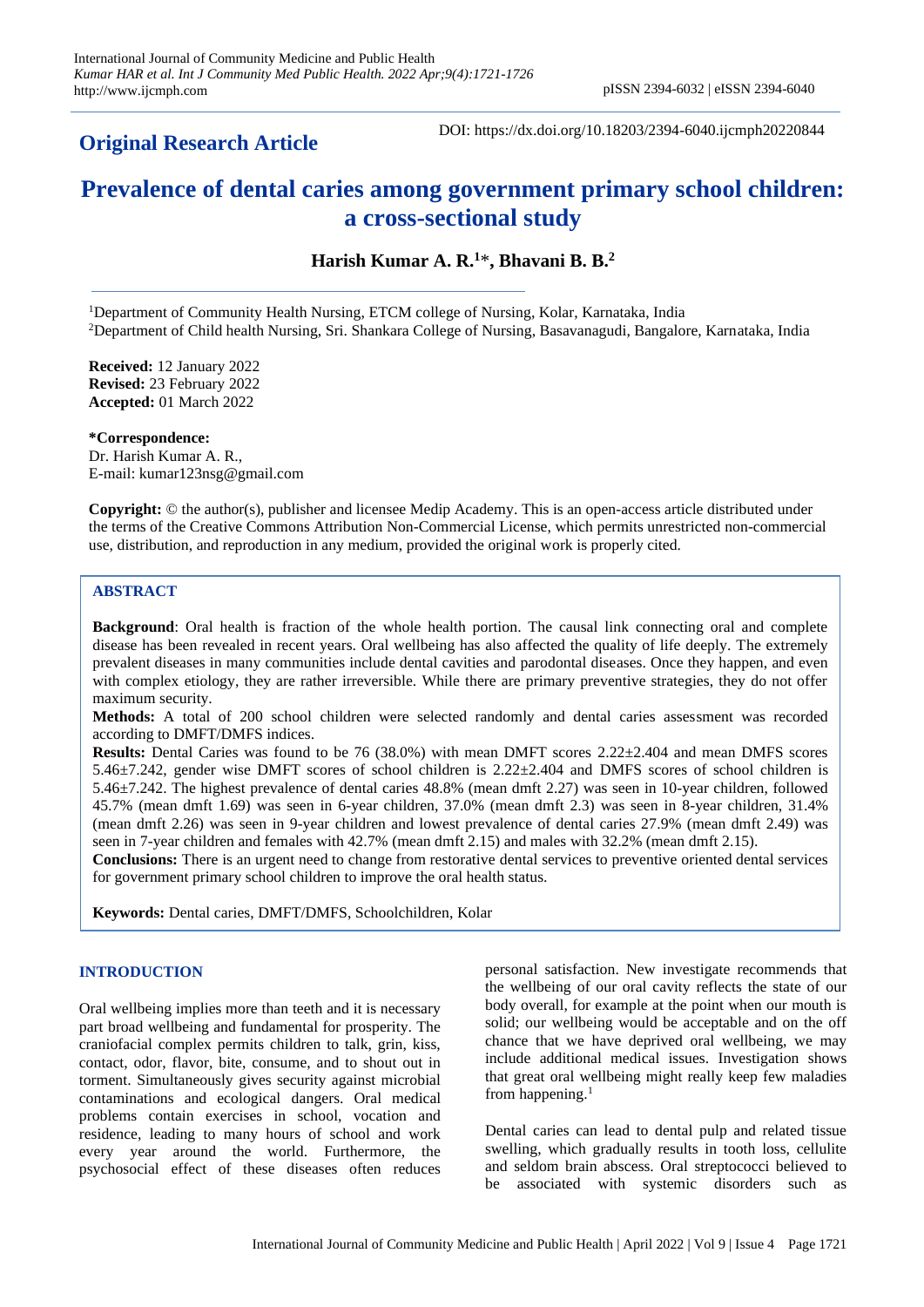endocarditic, meningitis; hepatitis conditions and vertebral osteomyelitis are known to be causing bacteria with dental caries. Dental caries is a weakening condition that may cause severe pain to school children. The condition will result in more complications, including sepsis, if left untreated. Serious untreated cavities have also been reported as being related to general health and well-being that influence the weight and development of young children. Dental caries is uncomfortable, costly and can impair a child's diet and oral health.<sup>2</sup>

Oral health is fraction of the on the whole health portion. The causal link connecting oral and complete disease has been revealed in recent years. Oral wellbeing has also affected the quality of life deeply. The extremely prevalent diseases in many communities include dental cavities and parodontal diseases. Once they happen, and even with complex etiology, they are rather irreversible. While there are primary preventive strategies, they do not offer maximum security.<sup>3</sup> The 2017 Global Disease Burden report assessed that nearly 3.5 billion people around the world had an effect on oral illness and that feverish teeth are the most frequently known conditions. Worldwide, 2.3 billion people are judged to suffer the harmful effects of permanent teeth caries and over 530 million children experience the harmful effects of critical teeth caries. With growing urbanization and the everyday conditions, the prevalence of oral diseases in countries that pay low-and-center wages generally continues to rise. Essentially because of low fluoride deposit (e.g. toothpaste) and poor access to oral social security benefits on the network in water and oral cleanliness. Subjects that contribute to oral welfare and other non-communicable disorders, such as cigarettes and liquor, have been found to be high in sugar.<sup>4</sup>

About 2.43 billion people globally are facing inevitable tooth decay (36 percent of the world population). This affects 620 million or 9% of the population of infants. In Latin American, Middle Eastern and South Asian countries, and less in particular in China, the disease is the most common disease. The most common chronic disease in children in America is dental caries at slightest five period additional than asthma. Pathological is the main root of loss of dentures in kids.<sup>5</sup> The incidence of dental caries rises in developing countries like India because of shifting lifestyles and dietary habits. The Indian government introduced a national scheme called Integrated Child Development Services, designed to provide a variety of fundamental health services through various officials. A worker from anganwadi primarily provides services in non-formal education and healthcare for children under the age of six. Oral diseases remained a problem for the public health of developed and a burden particularly among the rural population for developing countries such as India. India, with about 69 percent of its population, is mainly rural. In Indian, dental caries (50 percent) at 5 years of age, (52.5 percent) at 12 years of age, and (61.4 percent) at 15 years of age is very high in the National oral health policy. 6

Dental caries is a very young age-old disorder. Children who are disadvantaged, however, have proved to be the most vulnerable, regardless of race, ethnicity or culture. In India, dental cavities range from 19.2 percent to 71.1 percent among pre-school children.<sup>7</sup> However, an average prevalence of 40.5% in the state of Karnataka and 40%- 60% in the country was shown by the 2018 National oral health report.<sup>8</sup> The district of Kolar is a geographical region situated in the state of Karnataka on the Andhra Pradesh-Tamil Nadu frontier. Many of the people who remain here have a lower socio-economic position. Karnataka State has several zones with high drinking water fluoride levels. There are also areas of skeletal and dental fluorosis in the district of Kolar. No current research was done in this area to show the prevalence of dental caries and thus the prevalence of dental caries in the Kolar government primary school children was determined by a study. The present study was conducted to assess prevalence of dental caries among Government primary school children of Kolar district.

#### **METHODS**

Current cross sectional study was under taken with the aim of assessing the prevalence of dental caries among Government primary school children. Only children between the age group of 6 and 10 years were included in the present study. A total of 200 selected Children from nine government primary school of Kolar district were included under study. Permission to conduct the study was granted by the authorities while consent from the parents and children was obtained through the head of schools. School authorities and parents were notified prior to the study and dental examination dates so that maximum number of students can avail the opportunity.

The children were examined at school by the investigator who was trained and certified to carry out dental caries assessment with the help of DMFT/DMFS at Sambhram dental college KFG. After obtaining demographic details of sample, the children were subjects for dental screening; Mouth mirror, probe, and explorer were used for carrying out the dental examination in the classroom under natural light with the children seated on a stool and the examiner seated on a chair behind the subject. The WHO method and criteria were used for recording caries prevalence, DMFT/DMFS of both milk and permanent teeth of school children. Data collection was carried out for a period of two months from December 2020 to January 2021. This data were entered into the excel sheets and analyzed using SPSS for windows, Version 16.0, Chi-square test was used for the evaluation of the level of significance.

#### *DMFT/DMFS index used for assessment of dental caries*

This standardized measurement tool has been widely used for many decades and is universally accepted and applicable. The index is simple, rapid and versatile based on the fact that the dental hard tissue. Children underwent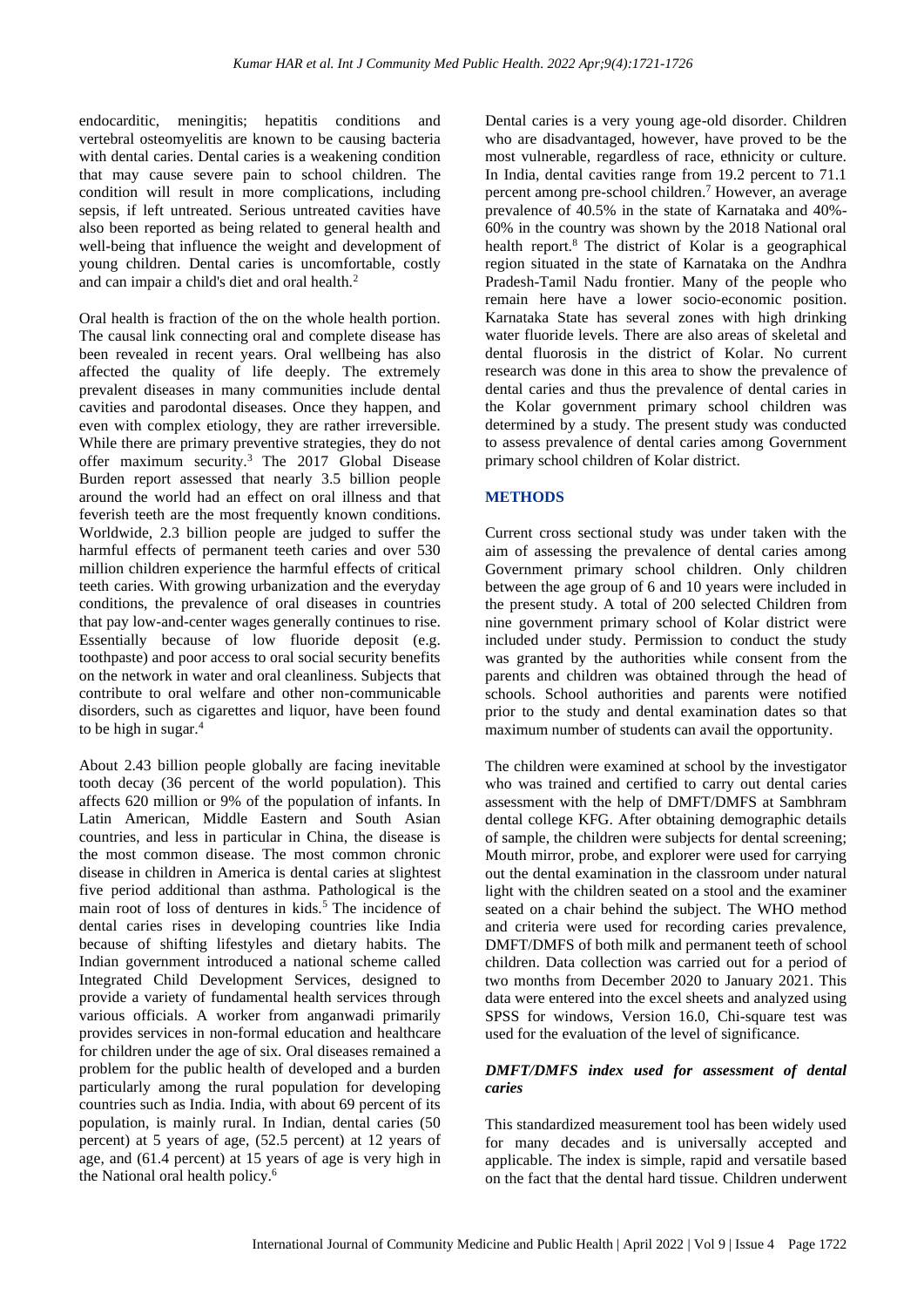dental assessment for decay occurrence as per the WHO's caries diagnostic criteria to determine the DMFT (decayed, missing, filled teeth) index (WHO, 1997).

#### *Exclusion criteria*

The following exclusion criteria is considered according to WHO caries diagnostic criteria to classify the DMFT; supernumerary teeth exclusion, the third molars were excluded, a tooth could be restored many times, but it was a single tooth, F, on one surface a tooth may be restored and on another a decayed D must be considered, no tooth, DMF or sound shall be numbered more than once.

#### *Procedure*

In current study code D was used to describe decayed teeth, M was used to describe missing teeth Used to describe, F was used to describe teeth that has been previously filled due to caries, T was used to count number of affected teeth and S was used to describe number of affected teeth surface. Instrument used in current study were mouth mirror and explorer (sharp standard number 23 explorer).

#### *Rules for DMF Index*

No tooth more than once should be registered, filled, decayed teeth should be registered separately, a tooth can be restored many times, but is called one tooth, it should be counted as missing just the teeth lost due to caries and persistent decay should be considered decay for restored teeth

#### *Criteria for identifying dental caries*

Criteria for identifying dental caries were clinically apparent and apparent lesion, explorer tip penetrates soft material, transparent discoloration or loss typical of the damaged or dematerialized enamel and explorer tips in fits or cracks or resists removal if there is moderate insertion into firmness and the area is faint.

#### **RESULTS**

The present study was conducted to assess prevalence of dental caries among Government primary school children of Kolar.

#### *Socio demographic variables of the studied school children*

School children according to their age as depicted in (Table 1) indicates that higher % of government school kids 46 (23%) were in the age of 8 years and lowest 35 (17.5%) were in the age of 6 and 9 years respectively. School children according to their gender as depicted in (Figure 1) indicate that higher % of government school children 110 (55%) were girls and lowest 90 (45%) were boys, whereas higher % of private school children 135  $(67.5\%)$  were boys and lowest 65  $(32.5\%)$  were girls.

## **Table 1: Frequency along with% distribution of children according to their age (n=200).**

| Age (years)  | <b>Frequency</b> | $\frac{6}{6}$ |
|--------------|------------------|---------------|
| 6            | 35               | 17.5          |
| 7            | 43               | 21.5          |
| 8            | 46               | 23.0          |
| 9            | 35               | 17.5          |
| 10           | 41               | 20.5          |
| <b>Total</b> | 200              | 100           |



## **Figure 1: Conical diagram presenting % division of children according to their gender (n=200).**

Allocation of school children according to their members in family as depicted in (Table 2) indicate that higher % of government school children 89 (44.5%) had three members in family and lowest 7 (3.5%) had two members in family, whereas higher % of private school children 76 (38.0%) had four members in family and lowest 7 (3.5%) had more than four members in family.

## **Table 2: Frequency and %division of school children according to their family members (n=200).**

| <b>Members in family</b> | <b>Frequency</b> | $\frac{0}{\alpha}$ |
|--------------------------|------------------|--------------------|
| Two                      |                  | 3.5                |
| <b>Three</b>             | 89               | 44.5               |
| Four                     | 55               | 27.5               |
| More than four           | 49               | 24.5               |
| <b>Total</b>             | 200              | 100                |

## *Prevalence of dental caries among school children*

Frequency and % distribution of government school children according to dental caries, as depicted in (Figure 2) indicate that out of two hundred children, 124 (62.0%) government school children were free from caries and 76 (38.0%) children had caries teeth.

Mean and standard deviation of DMFT scores of school kids, as depicted in (Table 3) indicate that the mean DMFT scores among Government School children is 2.22±2.404 with zero minimum scores and seven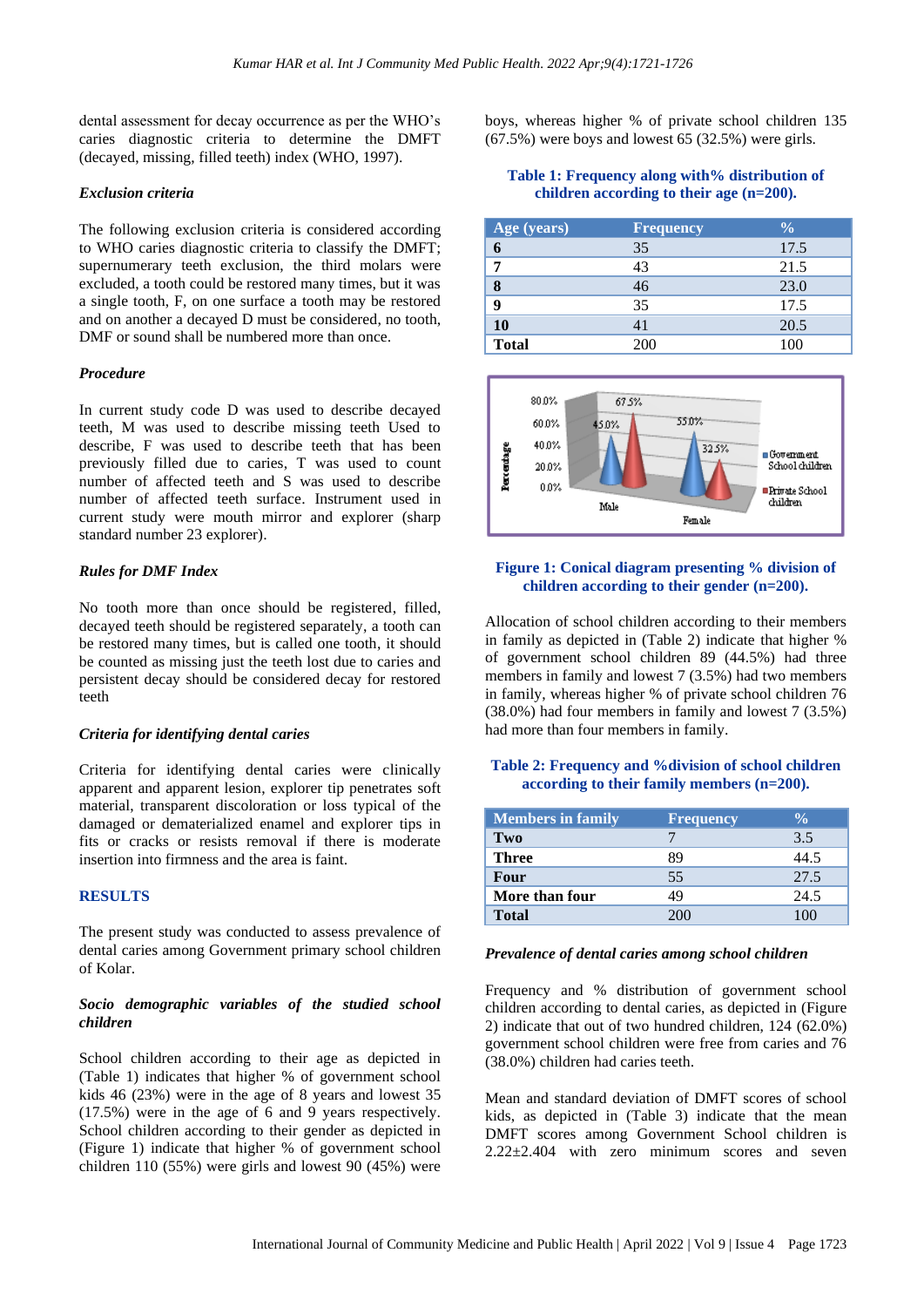maximum score and the regular figure of carious teeth per kid in government school is 2.22 (mean dmft).

Mean and standard deviation of DMFS scores of school children, as depicted in (Table 4) indicate that the mean DMFS scores among Government school children is 5.46±7.242 with zero minimum score and twenty nine maximum score. The regular number of carious teeth per child in government school is 5.46 (mean dmfs).



#### **Figure 2: Pie chart showing % division of school children according to prevalence of dental caries (n=200).**

Gender wise mean DMFT scores of government school children, as depicted in (Table 5) indicate that out of 200 government school children 90 (45%) were boys and 110 (55%) were girls. Gender wise evaluation of mean and standard deviation in boys 2.31±2.301 with zero minimum score and seven maximum score. DMFT mean and standard deviation in the middle of girl in habitants

were 2.15±2.493 with zero minimum score and seven maximum score. The overall gender wise DMFT scores of government school children is  $2.22 \pm 2.404$  with zero minimum scores and seven maximum score. The regular number of carious teeth for each boy kid is 2.31 (mean dmft), the regular number of carious teeth per girl kid is 2.15 (mean dmft) and the regular number of carious teeth per child in relation to gender in government school is 2.22 (mean dmft).

Gender wise mean DMFS scores of government school children, as depicted in (Table 6) indicate that out of 200 government school children 90 (45%) were boys and 110 (55%) were girls. Gender wise evaluation of mean and standard deviation in boys 5.36±6.773 with zero minimum score and twenty-nine maximum score. DMFS mean and standard deviation among girl population were 5.54±7.633 with zero minimum scores and twenty-eight maximum score. The overall gender wise DMFS scores of government school children is 5.46±7.242 with zero minimum score and twenty-nine maximum score. The regular figure of carious teeth for each boy kid is 5.36 (mean dmfs), the regular figure of carious teeth for each girl kid is 5.54 (mean dmfs) and the regular figure of carious teeth for each kid in relation to gender in government school is 5.46 (mean dmfs). Occurrence of tooth decay according to age within govt. school kids, out of two hundred government school children as depicted in (Table 7) indicate that 35 were in 6 years, 43 were in 7 years, 46 were in 8 years, 35 were in 9 years and 41 were in 10 years.

**Table 3: Mean and standard deviation of dmft scores of school children (n=200).**

| <b>Primary school</b>      |     |                |        | Minimum | Maximum |
|----------------------------|-----|----------------|--------|---------|---------|
| Government school children | 200 | $\cap$<br>4.44 | $-404$ |         |         |

**Table 4: Mean and standard deviation of dmfs scores of school kids (n=200).**

| Primary school             |     |      |       | Minimum | Maximum              |
|----------------------------|-----|------|-------|---------|----------------------|
| Government school children | 200 | 5.46 | 7.242 |         | ΩC<br>$\overline{L}$ |

#### **Table 5: Gender wise mean dmft scores of government school children (n=200).**

| <b>Gender</b> |     | Mean       | $\mathbf{SD}$ | <b>Minimum</b> | <b>Maximum</b> |
|---------------|-----|------------|---------------|----------------|----------------|
| <b>Boys</b>   | 90  | 21<br>2.01 | 2.301         |                |                |
| Girls         | 110 | 2.15       | 2.493         |                |                |
| <b>Total</b>  | 200 | 22<br>4.44 | 2.404         |                |                |

**Table 6: Gender wise mean dmfs scores of government school children (n=200).**

| <b>Gender</b> |     | Mean | $\mathrm{SD}$ | <b>Minimum</b> | <b>Maximum</b> |
|---------------|-----|------|---------------|----------------|----------------|
| <b>Boys</b>   | 90  | 5.36 | 6.773         |                | 29             |
| <b>Girls</b>  | .10 | 5.54 | 7.633         |                | 28             |
| <b>Total</b>  | 200 | 5.46 | 7.242         |                | 29             |

The highest prevalence of dental caries 48.8% (mean dmft 2.27) was seen in 10-year children, followed 45.7% (mean dmft 1.69) as seen in 6-year children, 37.0% (mean dmft 2.3) as seen in 8-year children, 31.4% (mean dmft 2.26) as seen in 9-year children and lowest prevalence of dental caries 27.9% (mean dmft 2.49) as seen in 7-year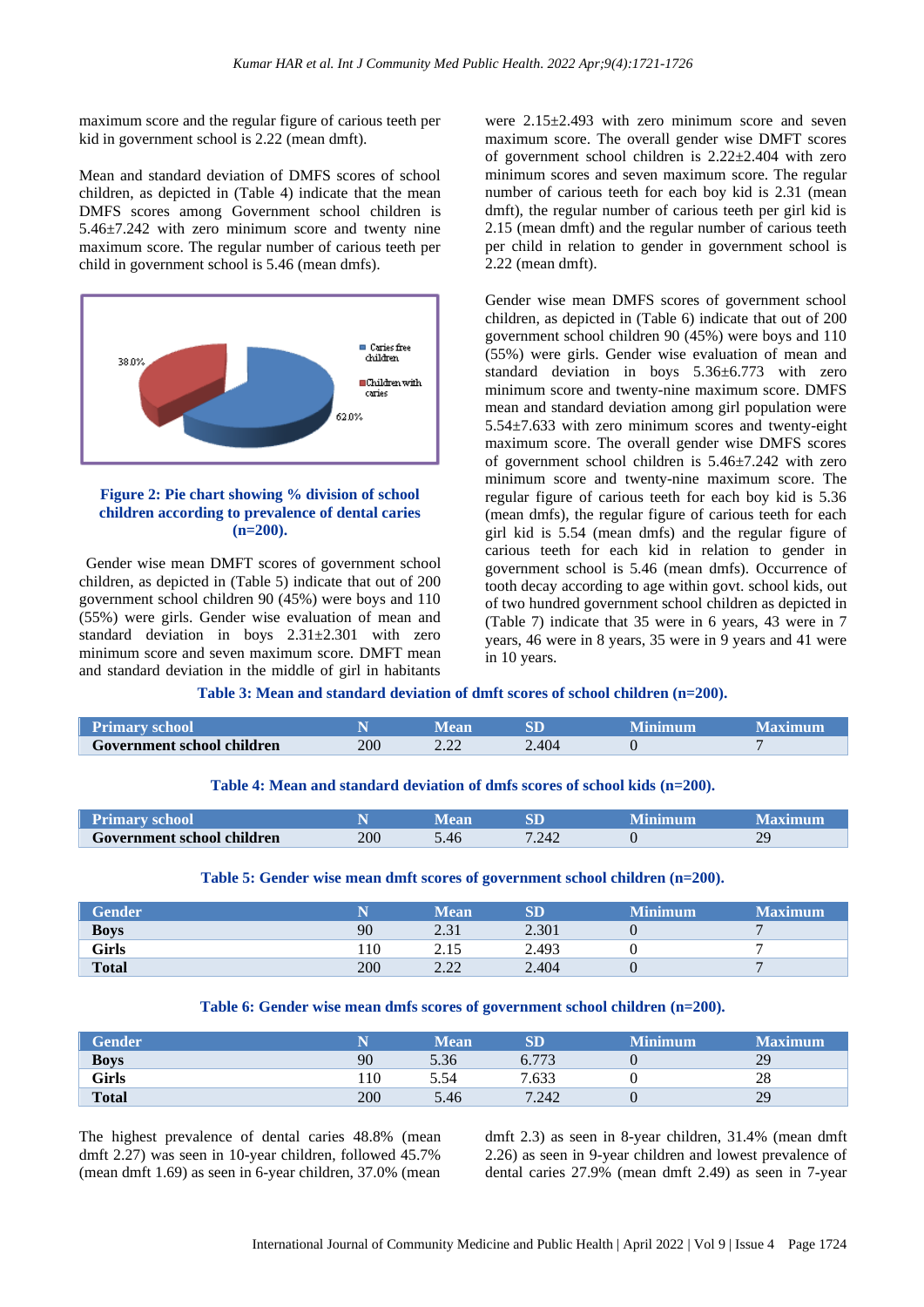children. The relation of age with caries prevalence among government school children is not significant. Occurrence of tooth decay according to gender in government school kids as depicted in (Figure 3) indicate that, out of two hundred school children 90 were boys and 110 were girls. The occurrence of dental caries according

to gender shows females were affected more with 42.7% (mean dmft 2.15) and males were affected with 32.2% (mean dmft 2.15). The relation of gender with caries prevalence among government school children is not significant.

| Table 7: Prevalence of tooth decay according to age in government school children. |  |  |  |
|------------------------------------------------------------------------------------|--|--|--|
|------------------------------------------------------------------------------------|--|--|--|

| $ Age$ (years)   | No. of children | <b>Caries free kids</b> |               | <b>Children with caries</b> |               | <b>DMFT</b> |           |
|------------------|-----------------|-------------------------|---------------|-----------------------------|---------------|-------------|-----------|
|                  |                 | N                       | $\frac{0}{0}$ |                             | $\frac{0}{0}$ | <b>Mean</b> | <b>SD</b> |
| ō                | 35              | 19                      | 54.3          | 16                          | 45.7          | 1.69        | 2.06      |
|                  | 43              | 31                      | 72.1          | 12                          | 27.9          | 2.49        | 2.46      |
| -8               | 46              | 29                      | 63.0          |                             | 37.0          | 2.3         | 2.30      |
| $\boldsymbol{q}$ | 35              | 24                      | 68.6          |                             | 31.4          | 2.26        | 2.39      |
| 10               | 41              | 21                      | 51.2          | 20                          | 48.8          | 2.27        | 2.74      |
| <b>Total</b>     | 200             | 124                     | 62.0          | 76                          | 38            | 2.22        | 2.40      |

Caries prevalence  $x^2 = 5.429$ ,  $p = 0.246$  not significant



#### **Figure 3: Conical diagram showing distribution of gender wise prevalence of dental caries among Government school children (n=200).**

## **DISCUSSION**

Out of two hundred children, 124 (62.0%) school children were free from caries and 76 (38.0%) children had caries teeth. These findings were similar to the study conducted by Aparna et al. <sup>9</sup> Assessment of dental caries experience among 5-16 year old school going children showed 63.5% has caries and 36.50% children were caries free children at Mangalore Karnataka. DMFT scores among Government School children is 2.22±2.404 and the regular figure of carious teeth per kid in government school is 2. DMFS scores among Government School children is  $5.46 \pm 7.242$ , the regular number of carious teeth per child in government school is 5.46 (mean dmfs). The overall gender wise DMFT scores of school children is 2.22±2.404, the regular number of carious teeth for each boy kid is 2.31 (mean dmft), the regular number of carious teeth per girl kid is 2.15 (mean dmft) and the regular number of carious teeth per child in relation to gender in government school is 2.22(mean dmft). The gender wise DMFS scores of school children is 5.46±7.242, the regular figure of carious teeth for each boy kid is 5.36 (mean dmfs), the regular figure of carious teeth for each girl kid is 5.54 (mean dmfs) and the regular figure of carious teeth for each kid in relation to gender in

government school is 5.46 (mean dmfs). This was supported by the study conducted by Airen et al. $10$ Dentition status and treatment need in urban slum dwellers in Indore city, central India, which revealed that boys exhibited significantly higher caries experience as compared to girls. The highest prevalence of dental caries 48.8% (mean dmft 2.27) was seen in 10 year children, followed 45.7% (mean dmft 1.69) as seen in 6 year children, 37.0% (mean dmft 2.3) as seen in 8 year children, 31.4% (mean dmft 2.26) as seen in 9 year children and lowest prevalence of dental caries 27.9% (Mean dmft 2.49) as seen in 7 year children. The occurrence of dental caries according to gender shows females were affected more with 42.7% (mean dmft 2.15) and males were affected with 32.2% (mean dmft 2.15). These findings were similar to the study conducted by Sharma et al.<sup>11</sup> Oral health education and treatment on dental caries prevalence among primary schoolchildren showed that caries prevalence in females was high when compared to males.

#### *Limitations*

Limitations of current study were; the study was limited to government primary school children between the age group of 6-10 years, the study was unable to analyze the additional factors that lead to decay, such as oral cleanliness, intake of sweets, brushing regularity and dental treatment, random sampling technique was not adopted in selecting sample, as study sample were school children research scholar had difficulty in gaining their attention during data collection.

#### **CONCLUSION**

The present study concludes that there is a high dental caries experience in government school children of Kolar. The reasons for occurrence of dental caries would mainly be lack of dental awareness, motivation, illiteracy and ignorance, poor oral hygiene, improper tooth brushing techniques, and inadequate exposure to fluorides and improper dietary habits therefore; there is an urgent need